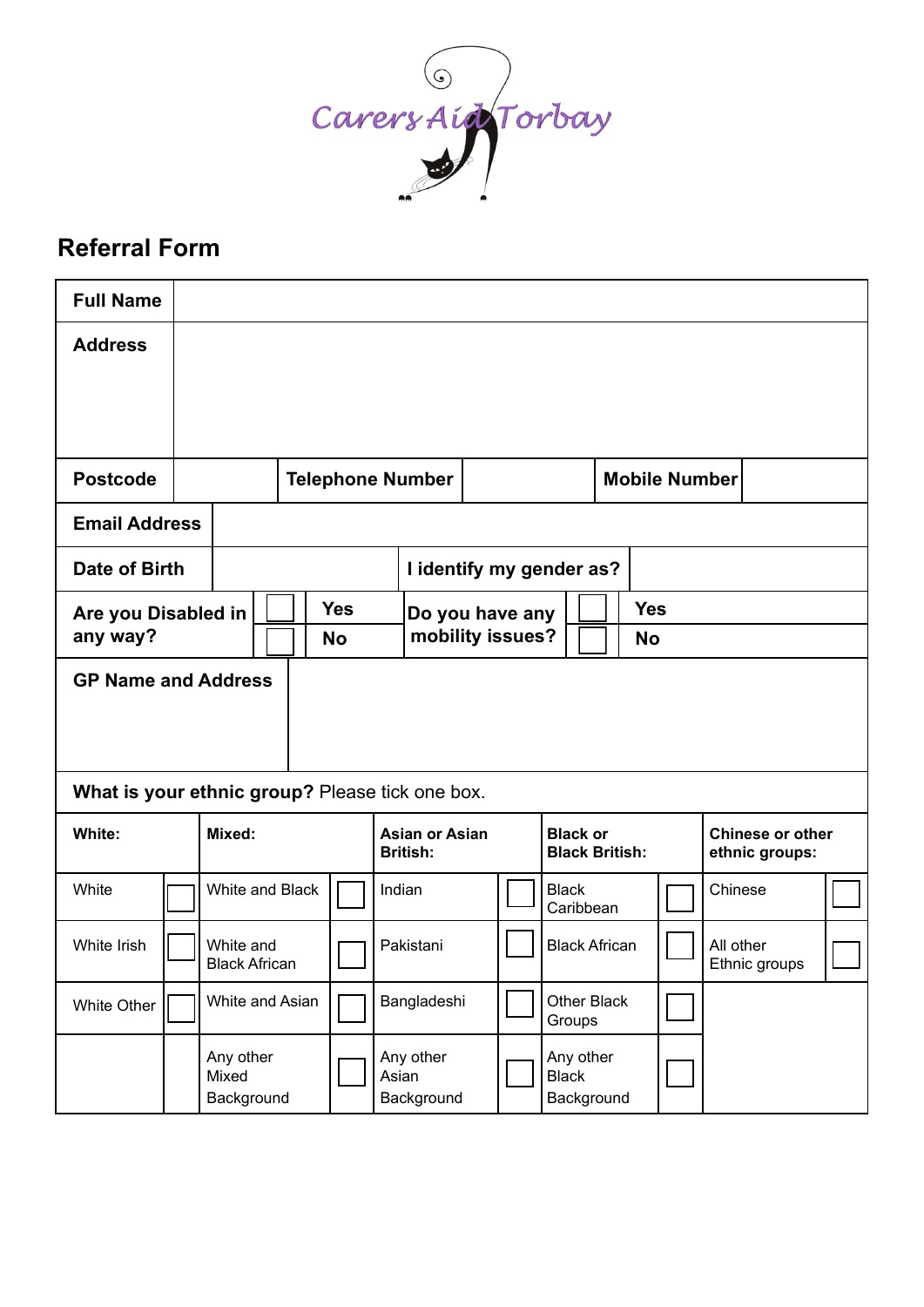| <b>Carer</b> Caring for one person (Caring includes caring for a person who is living<br>seperately, either in the community or in residential care.) |  |  |  |  |  |  |
|-------------------------------------------------------------------------------------------------------------------------------------------------------|--|--|--|--|--|--|
| <b>Multiple Carer</b> Caring for more than one person                                                                                                 |  |  |  |  |  |  |
| Joint Carer Two or more people caring for one person                                                                                                  |  |  |  |  |  |  |
| <b>Mutual Carer</b> Caring for someone who also cares for you                                                                                         |  |  |  |  |  |  |

# **Who are you caring for?**

| <b>Spouse</b>     | <b>Neighbour</b> |
|-------------------|------------------|
| Child(ren)        | <b>Friend</b>    |
| Parent(s)         | <b>Other</b>     |
| Other relative(s) |                  |

**Please give a brief outline of your cared-fors condition(s) and the affects it has on your household and wellbeing.**

**Effects on your household and own wellbeing:**

**Do you have the Last Power of Attorney for the person you care for?**

 **Yes**

 $\overline{a}$ 

 **No**

# **Which of the following best describes your situation?**

Please tick one box; if more than one applies, tick whichever describes your main activity.

| In paid work full time                                | <b>Retired from paid work</b>          |
|-------------------------------------------------------|----------------------------------------|
| In paid work part time<br>(30 hours or less per week) | Looking after home or family full time |
| <b>Volunteer</b>                                      |                                        |
| <b>Student</b>                                        |                                        |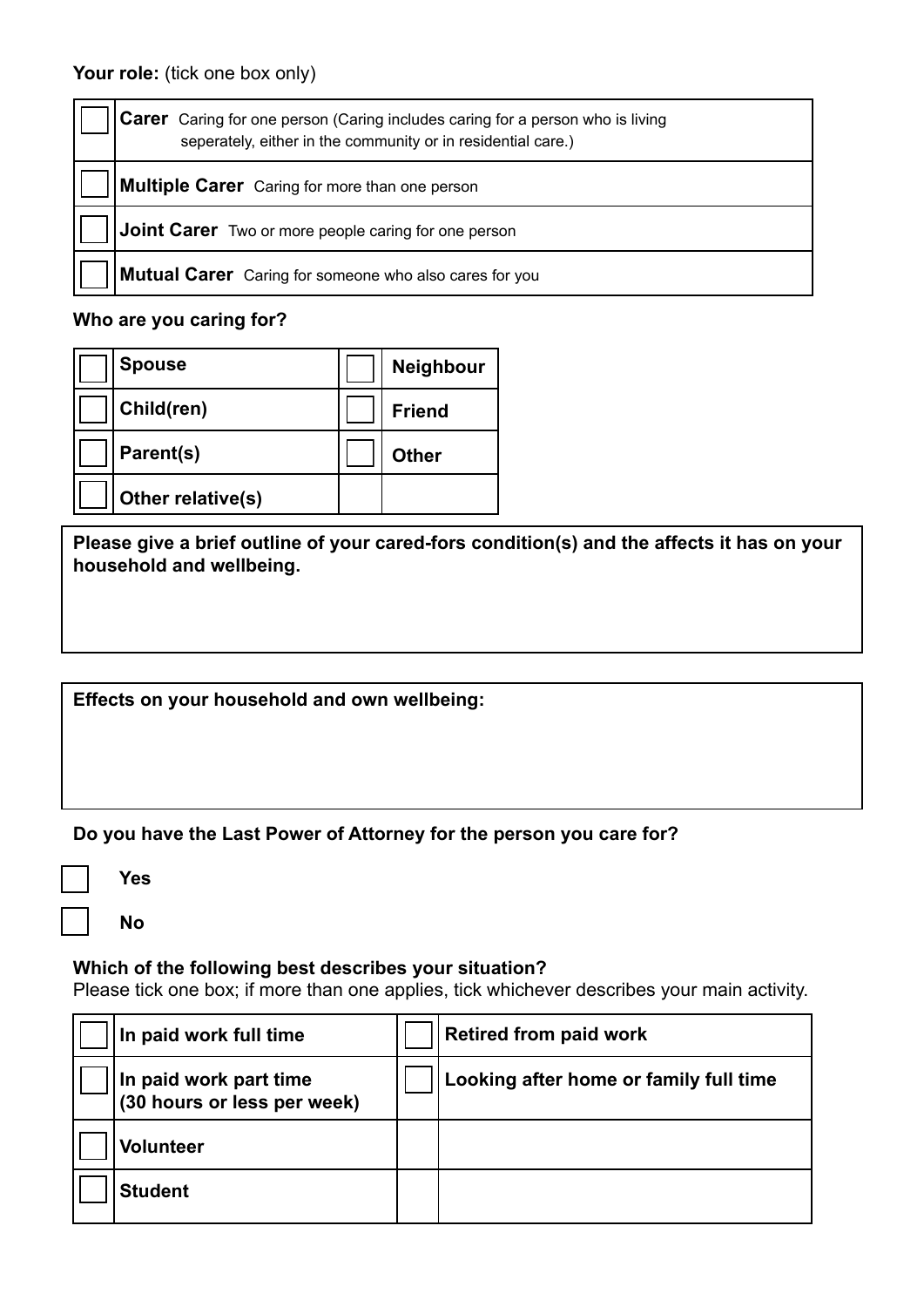**How did you hear about Carers Aid Torbay?**

**Is there a day, or time of day, which would suit you best for us to contact you to make an appointment to meet with you?** (Please state)

**These meetings can be at a venue of your choice, we usually meet with you in the comfort of your home, but if you would prefer to meet at one of the three Carers Centres in Torbay either at:**

| The Olive Carers Centre, St Edmunds - Torquay                                           |
|-----------------------------------------------------------------------------------------|
| Paignton Carers Centre - The Drummond Suite - Paignton Library<br>(by appointment only) |
| <b>Brixham Friends Centre - Penn Lane - Brixham</b><br>(by appointment only)            |

Please tick the box of the centre which suits you best.

**Due to GDPR regulations regarding data protection the next pages are about consent to hold the details we have asked on this form.**

**Please return the completed form to us at :**

Carers Aid Torbay The Olive Carers Centre St Edmunds Victora Park Road **Torquay** TQ1 3QH

or return by email to either steph@carersaidtorbay.co.uk or s.doolan@nhs.net

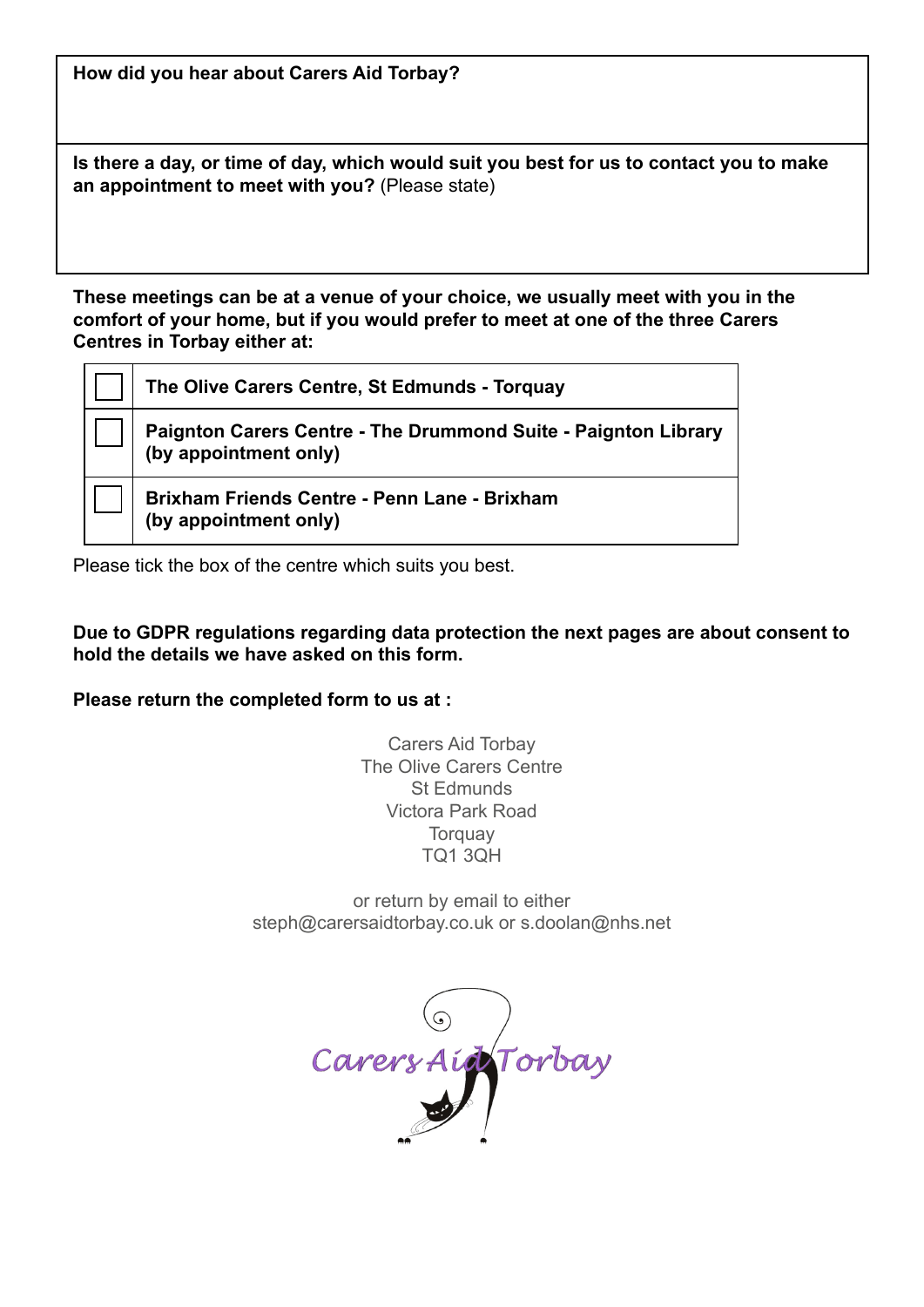# **Privacy Notices & Data Protection**

In accordance with the principles of the new Data Protection Act 2018 and the General Data protection Regulation (GDPR)

- The information we have asked for on the referral form you have completed is held securely on a database at Carers Aid Torbay.
- The database cannot be accessed from any device, or machine, outside of the main office.
- The information we have asked for on this form, is used by your named worker, and limited members of the office administration team. We use this information to help support you in your caring role and in order to see you at home if you have asked for a home visit.
- We care about your privacy, and keep recorded data, password protected. We keep written information regarding you, such as telephone messages, locked up in our filing cabinets, and shred this information when it is dealt with.
- Carers Aid Torbay is commissioned by Torbay and South Devon NHS Foundation Trust. We occasionally provide them with anonymised statistical information regarding age, and ethnicity for example to help with Government statistics. We also forward information to them, on your behalf in order to process Carers Emergency cards; Carers break monies, and to register for the Emotional Vouchers scheme, when needed. Please check their policies on data protection for further information.
- We will only use the information asked for the purposes stated and will not disclose the information to anyone outside of Carers Aid Torbay without your permission; unless it is of 'vital interest' and becomes critical to prevent serious harm and distress.
- You have a right at any time to view the information we hold and if you wish to have a copy of this, we will ensure you have it within one month free of charge.
- You can withdraw your consent at any time; if you do this, Carers Aid Torbay will remove your details immediately from their database.

Please sign below to state if you give consent for the data to be held on our databases for the uses explained above. Carers Aid Torbay must also inform that you do not have to give consent, and should you **not** give consent this will not impact on the services we can offer you.

**Name**

**Signature**

**Date**